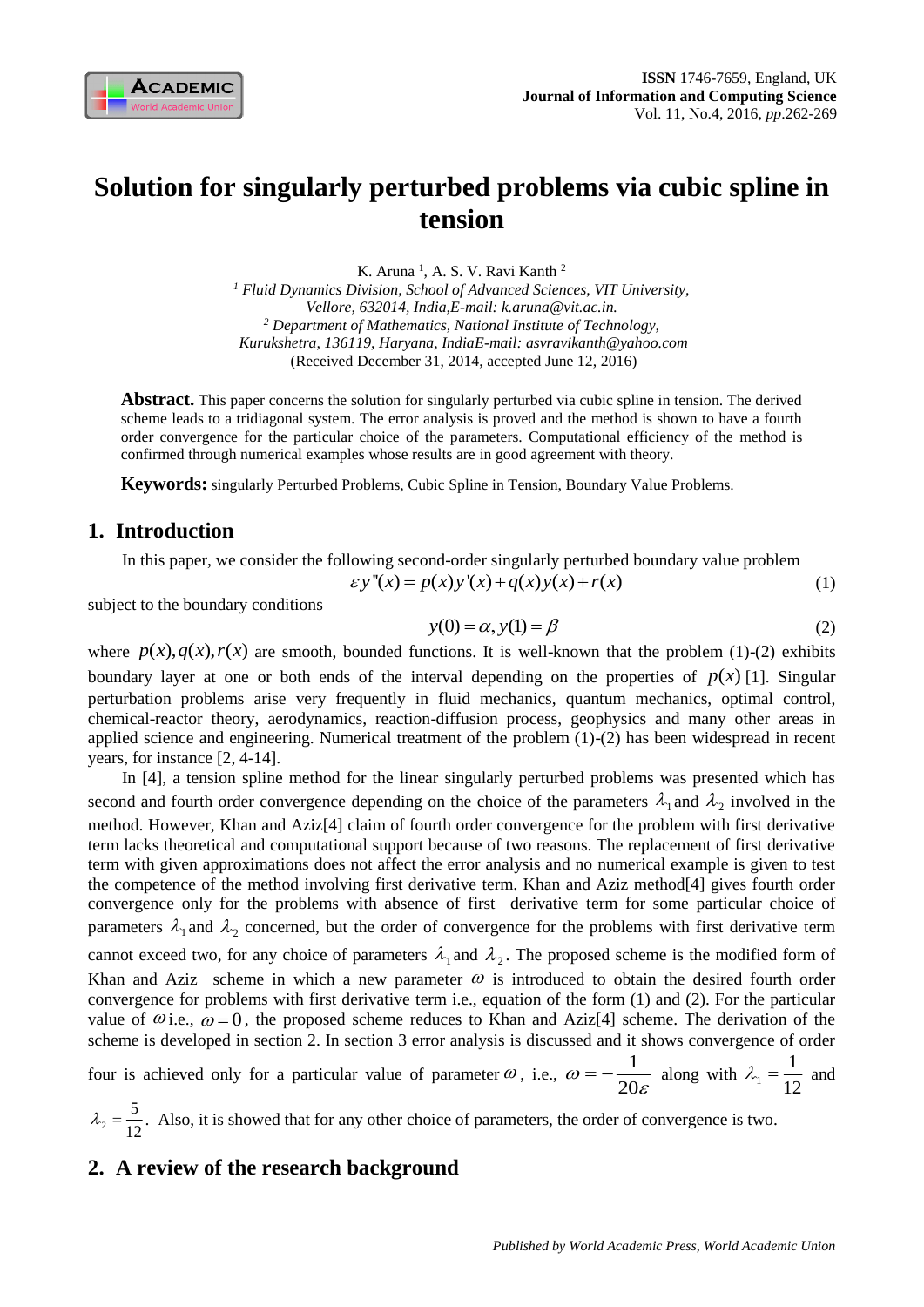We develop a smooth approximate solution of (1) using cubic spline in tension. For this purpose we discretize the interval [0,1] divided into a set of grid points  $x_i = ih$ ,  $i = 0, ..., N$  with  $h = \frac{1}{N}$  $=\frac{v}{N}$ . A function  $S(x, \tau)$  of  $C^2[a, b]$  which interpolates  $y(x)$  at the mesh point  $x_i$  depends on a parameter  $\tau$ , reduces to cubic spline in [a,b] as  $\tau \rightarrow 0$  is termed as parametric cubic-spline function. The spline function  $S(x, \tau) = S(x)$  satisfying in  $[x_i, x_{i+1}]$ , the differential equation,

$$
S''(x) - \tau S(x) = [S''(x_i) - \tau S(x_i)] \frac{(x_{i+1} - x)}{h} + [S''(x_{i+1}) - \tau S(x_{i+1})] \frac{(x - x_i)}{h}
$$
(3)

where  $S(x_i) = y_i$  and  $\tau > 0$  is termed as cubic spline in tension. Solving the equation (3) and determining the arbitrary constants from the interpolatory conditions  $S(x_i) = y_i$  and  $S(x_{i+1}) = y_{i+1}$ . After writing  $\lambda = h \sqrt{\tau}$ , we get

$$
S(x) = \frac{h^2}{\lambda^2 \sinh \lambda} [M_{i+1} \sinh \frac{\lambda(x - x_i)}{h} + M_i \sinh \frac{\lambda(x_{i+1} - x)}{h}]
$$
  

$$
-\frac{h^2}{\lambda^2} [\frac{(x - x_i)}{h} (M_{i+1} - \frac{\lambda^2}{h^2} y_{i+1}) + \frac{(x_{i+1} - x)}{h} (M_i - \frac{\lambda^2}{h^2} y_i)]
$$
(4)

Differentiating equation (4) and using continuity conditions which lead to the tridiagonal system

$$
h^{2}(\lambda_{1}M_{i-1} + 2\lambda_{2}M_{i} + \lambda_{1}M_{i+1}) = y_{i+1} - 2y_{i} + y_{i-1} \quad i = 1(1)N - 1
$$
\n
$$
(5)
$$

where  $\lambda_1 = \frac{1}{2^2}$  $\frac{1}{2(1-\frac{\lambda}{1+\lambda})}$ sinh  $\lambda_1 = \frac{1}{2}(1-\frac{\lambda}{\lambda})$  $=\frac{1}{\lambda^2}(1-\frac{\lambda}{\sinh\lambda})$ ,  $\lambda_2=\frac{1}{\lambda^2}$  $\lambda_2 = \frac{1}{\lambda^2} (\lambda \coth \lambda - 1), M_i = S''(x_i)$ . The condition (3) ensures the

continuity of the first order derivatives of the spline  $S(x, \tau)$  at interior nodes. We write (1) in the form continuity of the first order derivatives of the spline  $S(x, \tau)$  at interior nodes. We write (1) in the form  $\varepsilon M_i = p(x_i)y'(x_i) + q(x_i)y(x_i) + r(x_i)$  and substituting into equation (5), and using the following approximations for first order derivatives of *y* :

$$
y_{i-1}^{'} \cong \frac{-y_{i+1} + 4y_i - 3y_{i-1}}{2h}
$$
 (6)

$$
y_{i+1}^{'} \approx \frac{3y_{i+1} - 4y_i + y_{i-1}}{2h}
$$
 (7)

$$
y_{i} = \frac{y_{i+1} - y_{i-1}}{2h}, \ y_{i} \approx \tilde{y}_{i} + h\omega(\tilde{f}_{i+1} - \tilde{f}_{i-1})
$$
  

$$
y_{i} \approx \frac{1 + 2h^{2}\omega q_{i+1} + h\omega(3p_{i+1} + p_{i-1})}{2h} y_{i+1} - 2\omega (p_{i+1} + p_{i-1}) y_{i}
$$
  

$$
+ \frac{-1 - 2h^{2}\omega q_{i-1} + h\omega(3p_{i-1} + p_{i+1})}{2h} y_{i-1} + h\omega (r_{i+1} - r_{i-1})
$$
 (8)

We get the following three term recurrence relation, which gives the approximation  $y_1, y_2, ..., y_{N-1}$  of the solution  $y(x)$  at the points  $x_1, x_2, ..., x_{N-1}$ 

$$
(-\frac{3}{2}h\lambda_{1}p_{i-1} + h^{2}\lambda_{1}q_{i-1} - h\lambda_{2}p_{i}(1+2h^{2}\omega q_{i-1} - h\omega (p_{i+1}+3p_{i-1})) + \frac{1}{2}\lambda_{1}hp_{i+1} - \varepsilon)y_{i-1}
$$
  

$$
(2\lambda_{1}hp_{i-1} - 4h^{2}\lambda_{2}\omega p_{i}(p_{i+1}+p_{i-1}) + 2h^{2}\lambda_{2}q_{i} - 2h\lambda_{1}p_{i+1} + 2\varepsilon)y_{i}
$$
  

$$
(-\frac{1}{2}h\lambda_{1}p_{i-1} + h^{2}\lambda_{1}q_{i+1} + h\lambda_{2}p_{i}(1+2h^{2}\omega q_{i+1} + h\omega(3p_{i+1}+p_{i-1})) + \frac{3}{2}\lambda_{1}hp_{i+1} - \varepsilon)y_{+1}
$$
  

$$
= -h^{2}((\lambda_{1} - 2\lambda_{2}h\omega p_{i})r_{i-1} + 2\lambda_{2}r_{i} + (\lambda_{1} + 2\lambda_{2}h\omega p_{i})r_{i+1}), \qquad i = 1,..., N-1 \quad (9)
$$

Using (9) with (2), we get the approximate solution of  $y(x)$  at the grid points  $x_i$ .

**Remark 1:** For  $\omega = 0$ , the present scheme reduces to Khan and Aziz [4] method.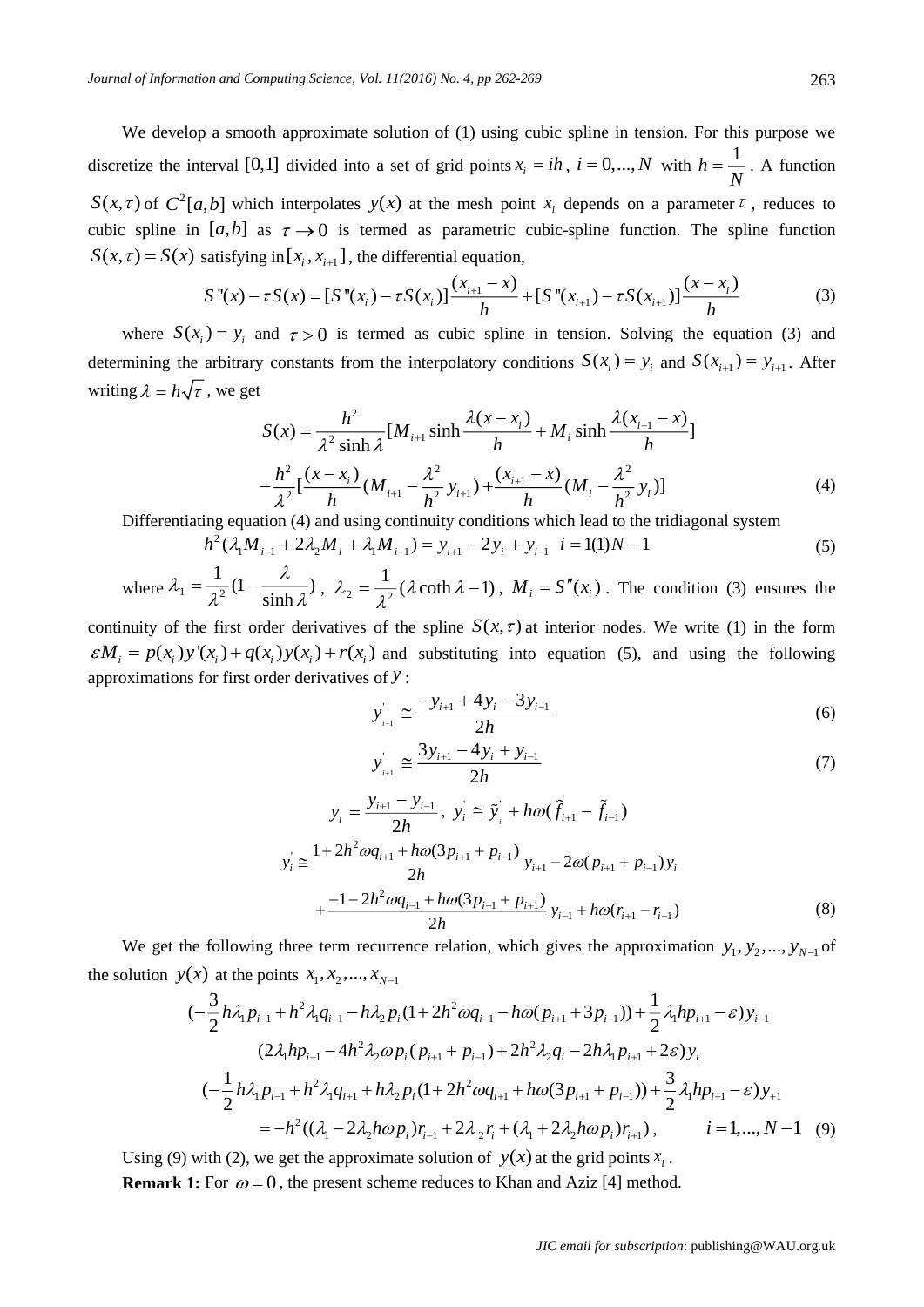**Remark 2:** For  $\lambda_1$ 1  $\lambda_1 = \frac{1}{6}, \lambda_2$ 1 3  $\lambda_2 = \frac{1}{2}$  and  $\omega = 0$ , the present scheme reduces to the Kadalbajoo and Bawa's [6] second order method for uniform mesh.

## **3. General overview of tracking objects proposed method**

From (6), (7) and (8) we get

$$
e_{i-1} = y'(x_{i-1}) - y_{i-1} = \frac{h^2}{3} y'''(x_i) - \frac{h^3}{12} y^{iv}(x_i) + \frac{h^4}{30} y^{v}(\zeta^{(i)}), \qquad x_{i-1} < \zeta^{(i)} < x_{i+1}
$$
 (10)

$$
e_{i+1}^{'} = y'(x_{i+1}) - y_{i+1}^{'} = \frac{h^2}{3} y'''(x_i) + \frac{h^3}{12} y^{iv}(x_i) + \frac{h^4}{30} y^{v}(\psi^{(i)}), \qquad x_{i-1} < \psi^{(i)} < x_{i+1}
$$
 (11)

$$
e_i = y'(x_i) - y_i = -h^2(\frac{1}{6} + 2\omega\varepsilon)y'''(x_i) - h^4(\frac{1}{120} + \frac{\omega\varepsilon}{3})y^{\nu}(\xi^{(i)}), \quad x_{i-1} < \xi^{(i)} < x_{i+1} \tag{12}
$$

substituting  $\varepsilon M_i = p(x_i) y'(x_i) + q(x_i) y(x_i) + r(x_i)$  in (5), we obtain

$$
\varepsilon(y_{i-1} - 2y_i + y_{i+1}) = h^2 (\lambda_1 (p_{i-1} y_{i-1} + q_{i-1} y_{i-1} + r_{i-1}) + 2\lambda_2 (p_i y_i + q_i y_i + r_i) + \lambda_1 (p_{i+1} y_{i+1} + q_{i+1} y_{i+1} + r_{i+1}))
$$
\n(13)

using exact solution in (13), we have

$$
\varepsilon(y(x_{i-1}) - 2y(x_i) + y(x_{i+1})) = h^2(\lambda_1(p_{i-1}y'(x_{i-1}) + q_{i-1}y(x_{i-1}) + r_{i-1})
$$
  
+2\lambda\_2(p\_i y'(x\_i) + q\_i y(x\_i) + r\_i)  
+ \lambda\_1(p\_{i+1}y'(x\_{i+1}) + q\_{i+1}y(x\_{i+1}) + r\_{i+1})) + T(h) (14)

where

$$
T(h) = \frac{\varepsilon h^4}{12} (-1 + 2\lambda_1) y^{iv} (\eta^{(i)}) + \frac{\varepsilon h^6}{360} (-1 + 30\lambda_1) y^{iv} (\eta^{(i)}) \,, \qquad x_{i-1} < \eta^{(i)} < x_{i+1} \tag{15}
$$

For any choice of  $\lambda_1$  and  $\lambda_2$  whose sum is  $\frac{1}{2}$  $\frac{1}{2}$ . Subtracting (13) and (14) and substituting  $e_i = y(x_i) - y_i$ ,

we get

$$
(\varepsilon - h^2 \lambda_1 q_{i-1}) e_{i-1} - 2(\varepsilon + h^2 \lambda_2 q_i) e_i + (\varepsilon - h^2 \lambda_1 q_{i+1}) e_{i+1}
$$
  
=  $h^2 (\lambda_1 p_{i-1} e_{i-1} + 2 \lambda_2 p_i e_i + \lambda_1 p_{i+1} e_{i+1}) + T(h)$  (16)

Using 
$$
(10)-(12)
$$
, we get

$$
(\varepsilon - h^2 \lambda_1 q_{i-1}) e_{i-1} - 2(\varepsilon + h^2 \lambda_2 q_i) e_i + (\varepsilon - h^2 \lambda_1 q_{i+1}) e_{i+1}
$$
  
= 
$$
[\frac{h^4 \lambda_1}{3} (p_{i-1} + p_{i+1}) - 2h^4 \lambda_2 p_i (\frac{1}{6} + 2\omega \varepsilon)] y'''(x_i) + \frac{h^5 \lambda_1}{12} (p_{i+1} - p_{i-1}) y^{iv}(x_i)
$$

$$
+ \frac{h^6 \lambda_1}{30} (p_{i-1} y^v (\zeta^{(i)}) + p_{i+1} y^v (\psi^{(i)})) - 2h^6 \lambda_2 p_i (\frac{1}{120} + \frac{\omega \varepsilon}{3}) y^v (\xi^{(i)}) + T(h) \quad (17)
$$

Let

$$
p_{i+1} = p_i + hp_i + \frac{h^2}{2} p_i(\chi^{(i)})
$$
 (18)

$$
p_{i-1} = p_i - hp_i + \frac{h^2}{2} p_i(\gamma^{(i)})
$$
\n(19)

where  $x_{i-1} < \chi^{(i)} < x_{i+1}$  $x_{i-1} < \chi^{(i)} < x_{i+1}, \ x_{i-1} < \gamma^{(i)} < x_{i+1}$  $x_{i-1} < \gamma^{(i)} < x_{i+1}$ . Using (18),(19) and (15) in (16), we get

$$
(\varepsilon - h^2 \lambda_1 q_{i-1}) e_{i-1} - 2(\varepsilon + h^2 \lambda_2 q_i) e_i + (\varepsilon - h^2 \lambda_1 q_{i+1}) e_{i+1} = T_{i} (h)
$$
 (20)

where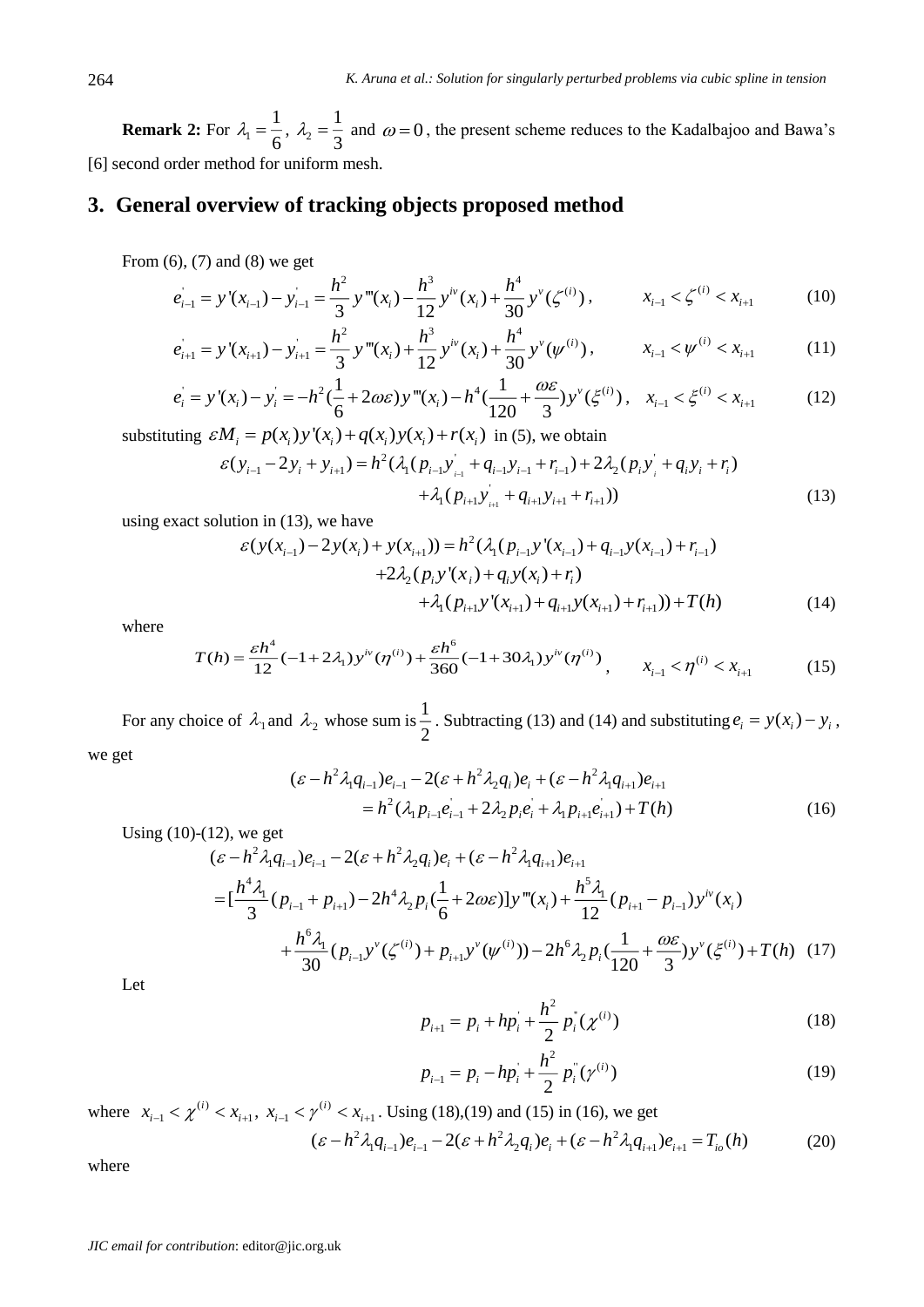*Journal of Information and Computing Science, Vol. 11(2016) No. 4, pp 262-269*

$$
T_{io} = h^4 \left(\frac{2\lambda_1}{3} - 2\lambda_2 \left(\frac{1}{6} + 2\omega\varepsilon\right)\right) p_i y'''(x_i) + \frac{h^4 \varepsilon}{12} (1 - 12\lambda_1) y^{iv} (\mu^{(i)}) + O(h^6)
$$
\n(21)

It can be seen easily that  $T_{i} (h) = O(h^4)$  for any choice of  $\lambda_1 + \lambda_2$ 1 2  $\lambda_1 + \lambda_2 = \frac{1}{2}$  and for any value of  $\omega$  and

 $T_{io}(h) = O(h^6)$  for  $\lambda_1$ 1 12  $\lambda_1 = \frac{1}{12}$ ,  $\lambda_2$ 5 12  $\lambda_2 = \frac{5}{12}$  and  $\omega = -\frac{1}{28}$  $\omega = -\frac{1}{20}$ ε  $=-\frac{1}{20 \varepsilon}$  . Let  $J = trid[\varepsilon \quad 2\varepsilon \quad \varepsilon]$ and  $D = trid[\lambda_1 \quad 2\lambda_2 \quad \lambda_1]$  are  $N-1 \times N-1$  tridiagonal matrices and  $Q = [q_1, q_2, ..., q_{N-1}]^T$  and  $E = [e_1, e_2, ..., e_{N-1}]^T$  are  $N-1$  component vectors. So, equation (20) can be written in matrix vector form as  $AE = T_{io}$  where

$$
A = J - h^2 DQ \tag{22}
$$

Following[3], it can be shown that, for sufficiently small *h*

$$
E\| = \|A^{-1}T_{io}\| \Longrightarrow \|E\| \le \|A^{-1}\| \|T_{io}\|
$$
\n(23)

Therefore,  $||E|| = O(h^2)$  for any choice of  $\lambda_1 + \lambda_2$ 1 2  $\lambda_1 + \lambda_2 = \frac{1}{2}$  and  $||E|| = O(h^4)$  for  $\lambda_1$ 1  $\lambda_1 = \frac{1}{12}, \lambda_2$ 5 12  $\lambda_{2} =$ and  $\omega = -\frac{1}{20}$  $\omega = -\frac{1}{20}$ ε  $=-\frac{1}{20}$ . Thus we summarize the following.

**Theorem:** Let  $y(x) \in C^2[a,b]$ , then our method provides a second order convergent approximation for solution  $y(x)$  of the boundary value problem (1)-(2) for arbitrary choice of  $\omega$  with  $\lambda_1 + \lambda_2$ 1 2  $\lambda_1 + \lambda_2 = \frac{1}{2}$  and a fourth order convergent solution for  $\lambda_1$ 1  $\lambda_1 = \frac{1}{12}, \lambda_2$ 5 12  $\lambda_2 = \frac{5}{12}$  and  $\omega = -\frac{1}{28}$  $\omega = -\frac{1}{20}$ ε  $=-\frac{1}{28}$ .

#### **4. An educational process**

In this section, we present the numerical simulation to demonstrate the applicability of the scheme by considering two examples. Maximum absolute errors (i.e., max  $|y(x_i) - y_i|$ ) at nodal points are computed for different values of  $\epsilon$  and  $N$ .

*Example 1:* Consider the following homogeneous singular perturbation problem

$$
-\varepsilon y''(x) + y'(x) + (1+\varepsilon)y(x) = 0
$$
\n(24)

Subject to the boundary conditions

$$
y(0) = 1 + e^{\frac{-(1+\varepsilon)}{\varepsilon}}, \ y(1) = 1 + \frac{1}{e}
$$
 (25)

The exact solution is given by

$$
y(x) = e^{\frac{(1+\varepsilon)(x-1)}{\varepsilon}} + e^{-x}.
$$
 (26)

In Table 1, we have compared the maximum absolute errors for different values of  $\lambda_1, \lambda_2$  obtained by the present method and the fitted finite difference method [13]. The Maximum absolute errors and order of convergence obtained by the proposed method for different values of  $N$ ,  $\lambda_1$  and  $\lambda_2$  are presented in Table 2. The estimated Maximum absolute errors and  $\epsilon$ -uniform errors  $E^N$  using the proposed method shown in Table 3.

*Example 2:* Consider the following homogeneous singular perturbation problem

$$
-\varepsilon y''(x) + (1+x)^2 y'(x) + 2(1+x) y(x) = \frac{1}{2} e^{-\frac{x}{2}} [(1+x)(3-x) + \frac{\varepsilon}{2}]
$$
\n(27)

Subject to the boundary conditions

$$
y(0) = 0, y(1) = e^{-\frac{1}{2}} - e^{-\frac{7}{3\varepsilon}}
$$
 (28)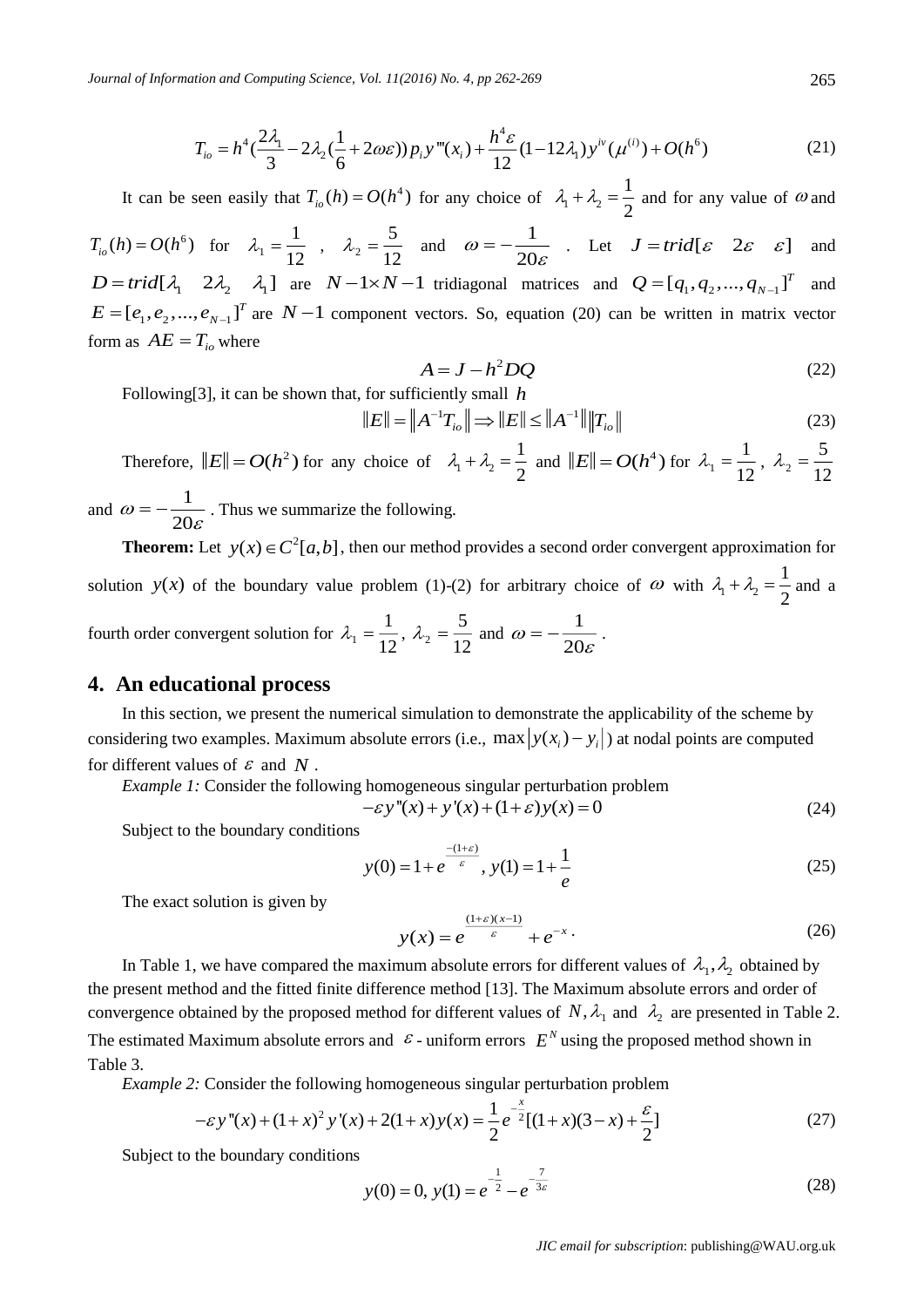The exact solution is given by

$$
y(x) = e^{-\frac{x}{2}} - e^{-\frac{x(x^2 + 3x + 3)}{3\varepsilon}}
$$
 (29)

We have compared the maximum errors and the order of convergence obtained by the present method and the Khan and Aziz method [4] in Table 4-5.

| $\mathcal{E}$                  | Present Method                                     | <b>Present Method</b>                                | Method in [13] |
|--------------------------------|----------------------------------------------------|------------------------------------------------------|----------------|
|                                | $\lambda_1 = \frac{1}{6}, \lambda_2 = \frac{1}{3}$ | $\lambda_1 = \frac{1}{12}, \lambda_2 = \frac{5}{12}$ |                |
| $\overline{8}$                 | $4.0233e - 05$                                     | $1.1740e - 08$                                       | $4.6749e - 02$ |
| $\mathbf{1}$<br>$\frac{1}{16}$ | $1.2692e - 04$                                     | $1.5615e - 07$                                       | $2.3131e - 02$ |
| $\mathbf{1}$<br>$\frac{1}{32}$ | $4.4468e - 04$                                     | $2.2548e - 06$                                       | $1.1498e - 02$ |
| $\mathbf{1}$<br>64             | $1.6589e - 03$                                     | $3.4455e - 05$                                       | $5.6808e - 03$ |
| 1<br>128                       | $6.4347e - 03$                                     | $5.5905e - 04$                                       | $2.7248e - 03$ |

Table 1: Comparison of maximum absolute errors for  $N = 128$ 

Table 2: Maximum absolute errors and order of convergence for Example 1 using present method

| $\mathcal E$                                         | $N=64$                                             | Order | $N = 128$      | Order | $N = 256$      | Order |  |
|------------------------------------------------------|----------------------------------------------------|-------|----------------|-------|----------------|-------|--|
|                                                      | $\lambda_1 = \frac{1}{6}, \lambda_2 = \frac{1}{3}$ |       |                |       |                |       |  |
| $2^{-3}$                                             | $1.6101e - 04$                                     | 2.00  | $4.0233e - 05$ | 2.00  | $1.0062e - 05$ | 2.00  |  |
| $2^{-4}$                                             | $5.0826e - 04$                                     | 2.00  | $1.2692e - 04$ | 2.00  | $3.1773e - 05$ | 2.00  |  |
| $2^{-5}$                                             | $1.7842e - 03$                                     | 2.00  | $4.4468e - 04$ | 2.00  | $1.1108e - 04$ | 2.00  |  |
| $2^{-6}$                                             | $6.6949e - 03$                                     | 2.01  | $1.6589e - 03$ | 2.00  | $4.1375e - 04$ | 2.00  |  |
| $2^{-7}$                                             | $1.8415e - 02$                                     | 1.51  | $6.4347e - 03$ | 2.00  | $1.5971e - 03$ | 2.00  |  |
| $\lambda_1 = \frac{1}{12}, \lambda_2 = \frac{3}{12}$ |                                                    |       |                |       |                |       |  |
| $2^{-3}$                                             | $1.8801e - 07$                                     | 4.00  | $1.1742e - 08$ | 3.98  | $7.3401e - 10$ | 3.98  |  |
| $2^{-4}$                                             | $2.5062e - 06$                                     | 4.00  | $1.5615e - 07$ | 3.99  | $9.7705e - 09$ | 3.99  |  |
| $2^{-5}$                                             | $3.6505e - 05$                                     | 4.02  | $2.2548e - 06$ | 4.00  | $1.4051e - 07$ | 4.00  |  |
| $2^{-6}$                                             | $5.7654e - 04$                                     | 4.06  | $3.4455e - 05$ | 4.00  | $2.1289e - 06$ | 4.00  |  |
| $2^{-7}$                                             | $7.7223e - 03$                                     | 3.78  | $5.5905e - 04$ | 4.02  | $3.3432e - 05$ | 4.02  |  |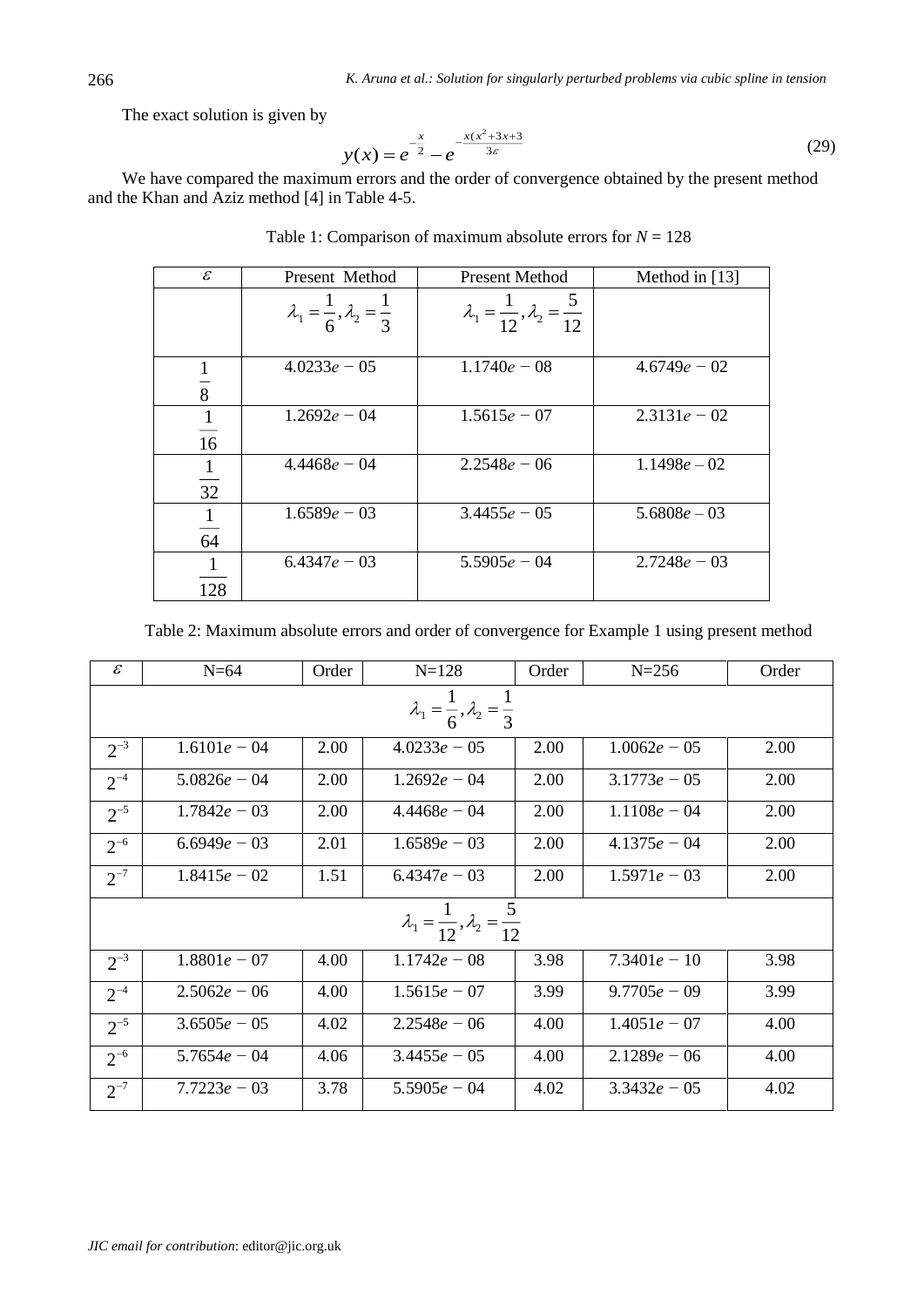| $\mathcal E$                                         | $N=64$                                             | Order | $N = 128$      | Order | $N = 256$      | Order |  |
|------------------------------------------------------|----------------------------------------------------|-------|----------------|-------|----------------|-------|--|
|                                                      | $\lambda_1 = \frac{1}{6}, \lambda_2 = \frac{1}{3}$ |       |                |       |                |       |  |
| $2^{-3}$                                             | $1.6101e - 04$                                     | 2.00  | $4.0233e - 05$ | 2.00  | $1.0062e - 05$ | 2.00  |  |
| $2^{-4}$                                             | $5.0826e - 04$                                     | 2.00  | $1.2692e - 04$ | 2.00  | $3.1773e - 05$ | 2.00  |  |
| $2^{-5}$                                             | $1.7842e - 03$                                     | 2.00  | $4.4468e - 04$ | 2.00  | $1.1108e - 04$ | 2.00  |  |
| $2^{-6}$                                             | $6.6949e - 03$                                     | 2.01  | $1.6589e - 03$ | 2.00  | $4.1375e - 04$ | 2.00  |  |
| $2^{-7}$                                             | $1.8415e - 02$                                     | 1.51  | $6.4347e - 03$ | 2.00  | $1.5971e - 03$ | 2.00  |  |
| $\lambda_1 = \frac{1}{12}, \lambda_2 = \frac{5}{12}$ |                                                    |       |                |       |                |       |  |
| $2^{-3}$                                             | $1.8801e - 07$                                     | 4.00  | $1.1742e - 08$ | 3.98  | $7.3401e - 10$ | 3.98  |  |
| $2^{-4}$                                             | $2.5062e - 06$                                     | 4.00  | $1.5615e - 07$ | 3.99  | $9.7705e - 09$ | 3.99  |  |
| $2^{-5}$                                             | $3.6505e - 05$                                     | 4.02  | $2.2548e - 06$ | 4.00  | $1.4051e - 07$ | 4.00  |  |
| $2^{-6}$                                             | $5.7654e - 04$                                     | 4.06  | $3.4455e - 05$ | 4.00  | $2.1289e - 06$ | 4.00  |  |
| $2^{-7}$                                             | $7.7223e - 03$                                     | 3.78  | $5.5905e - 04$ | 4.02  | $3.3432e - 05$ | 4.02  |  |

Table 3: Maximum absolute errors and  $\epsilon$  - uniform errors  $E^N$  for Example 1 using present method

Table 4: Maximum absolute errors and order of convergence for Example 2

| $\mathcal{E}$                                        |                                                    | $N = 256$             | $N = 512$      |                       |  |  |  |  |
|------------------------------------------------------|----------------------------------------------------|-----------------------|----------------|-----------------------|--|--|--|--|
|                                                      | Method in [4]                                      | <b>Present Method</b> | Method in [4]  | <b>Present Method</b> |  |  |  |  |
|                                                      | $\lambda_1 = \frac{1}{6}, \lambda_2 = \frac{1}{3}$ |                       |                |                       |  |  |  |  |
| $2^{-3}$                                             | $1.6662e - 05$                                     | $1.5943e - 05$        | $4.1658e - 06$ | $3.9854e - 06$        |  |  |  |  |
|                                                      | 1.99                                               | 2.00                  | 2.00           | 2.00                  |  |  |  |  |
| $2^{-4}$                                             | $9.0909e - 05$                                     | $1.9052e - 05$        | $2.2724e - 05$ | $4.7598e - 06$        |  |  |  |  |
|                                                      | 2.00                                               | 2.00                  | 2.00           | 2.00                  |  |  |  |  |
| $2^{-5}$                                             | $4.2036e - 04$                                     | $1.2099e - 05$        | $1.0502e - 04$ | $3.0471e - 06$        |  |  |  |  |
|                                                      | 2.00                                               | 1.98                  | 2.00           | 1.99                  |  |  |  |  |
| $2^{-6}$                                             | $1.8088e - 03$                                     | $2.1377e - 04$        | $4.4995e - 04$ | $5.3615e - 05$        |  |  |  |  |
|                                                      | 2.01                                               | 1.99                  | 2.00           | 1.99                  |  |  |  |  |
| $2^{-7}$                                             | $7.6309e - 03$                                     | $1.1907e - 03$        | $1.8688e - 03$ | $2.9880e - 04$        |  |  |  |  |
|                                                      | 2.03                                               | 1.99                  | 2.01           | 1.99                  |  |  |  |  |
| $\lambda_1 = \frac{1}{12}, \lambda_2 = \frac{5}{12}$ |                                                    |                       |                |                       |  |  |  |  |
| $2^{-3}$                                             | $3.9344e - 05$                                     | $1.0075e - 09$        | $9.8351e - 06$ | $6.4799e - 11$        |  |  |  |  |
|                                                      | 2.00                                               | 3.96                  | 2.00           | 3.59                  |  |  |  |  |
| $2^{-4}$                                             | $1.3675e - 04$                                     | $1.0547e - 08$        | $3.4176e - 05$ | $6.5967e - 10$        |  |  |  |  |
|                                                      | 2.00                                               | 3.99                  | 2.00           | 3.91                  |  |  |  |  |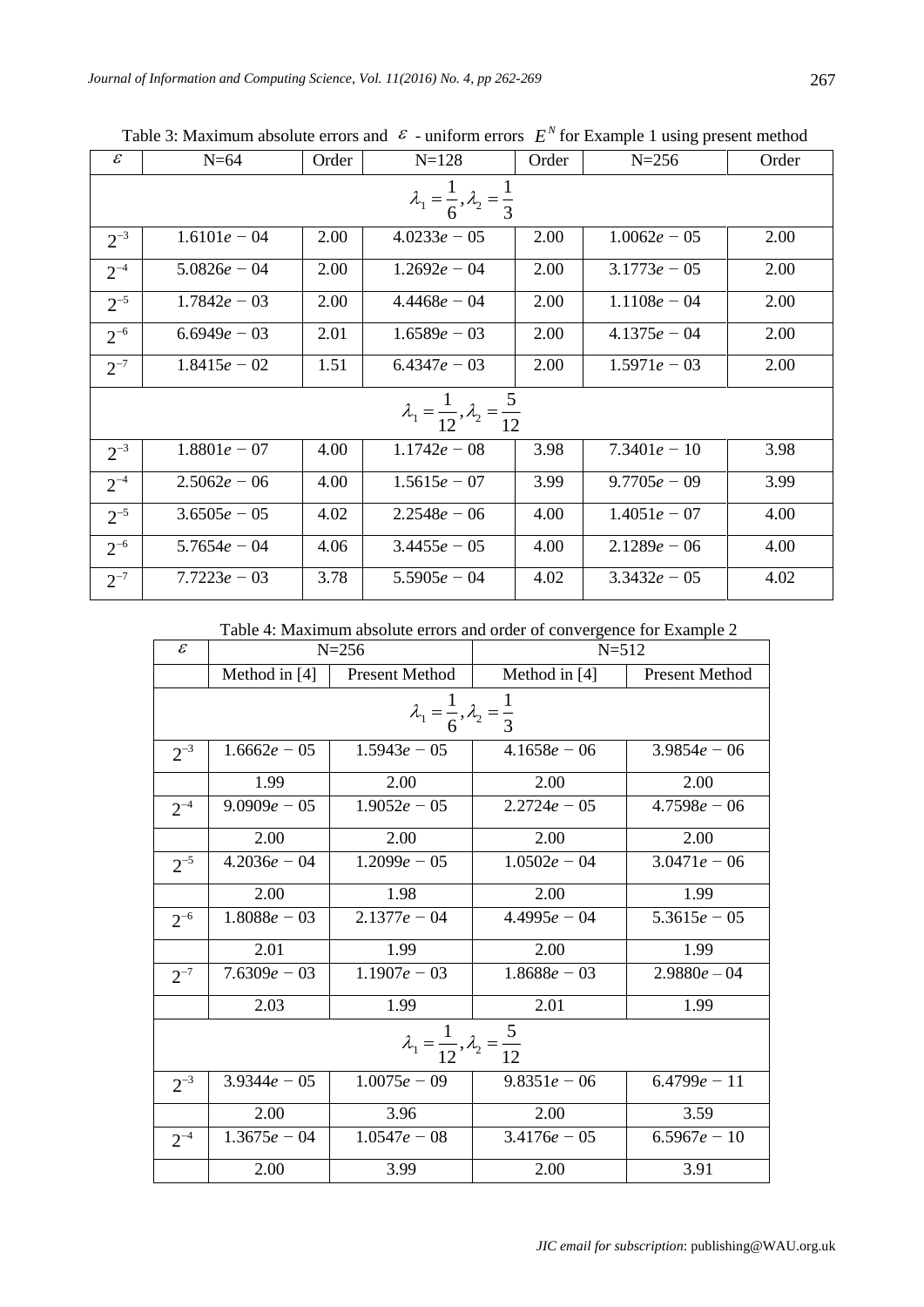| $2^{-5}$ | $5.1161e - 04$ | $1.4293e - 07$ | $1.2773e - 04$ | $8.9272e - 09$ |
|----------|----------------|----------------|----------------|----------------|
|          | 2.00           | 4.00           | 1.99           | 3.99           |
| $2^{-6}$ | $1.9915e - 03$ | $2.1348e - 06$ | $4.9527e - 04$ | $1.3304e - 07$ |
|          | 2.00           | 4.00           | 2.00           | 3.99           |
| $2^{-7}$ | $8.0071e - 03$ | $3.3452e - 05$ | $1.9598e - 03$ | $2.0674e - 06$ |
|          | 2.03           | 4.01           | 2.01           | 4.00           |

Table 5: Maximum absolute errors for second order method with  $\varepsilon = 2^{-10}$  for Example 2

| $\lambda_1, \lambda_2$                         | $N = 256$       | $N = 512$       | $N=1024$        |
|------------------------------------------------|-----------------|-----------------|-----------------|
| $1\quad4$<br>$\overline{18}, \overline{9}$     | $7.7257e - 02$  | 1.5449 $e - 02$ | 2.6922 $e - 03$ |
| $1\quad 3$<br>$\overline{14}$ , $\overline{7}$ | 6.7011 $e$ – 02 | 1.0966 $e - 02$ | 1.4663 $e - 03$ |
| $1 \quad 11$<br>$24^{6}$ $24$                  | $8.6035e - 02$  | 1.9333 $e - 02$ | $3.7610e - 03$  |
| $1 \t14$<br>30'30                              | $9.1221e - 02$  | 2.1646 $e - 02$ | 4.4005 $e - 03$ |

#### **5. Results of the positive and negative features patterns**

We have presented numerical simulations for singularly perturbed boundary value problems using cubic spline in tension. It is observed from the tables that the present method is more efficient than the methods given in [4], [13]. The computational results shows that the present method is fourth order only for a particular choice of the newly introduced parameter  $\omega$ , i.e.,  $\omega = -\frac{1}{2}$  $\omega = -\frac{1}{20}$ ε  $=-\frac{1}{20}$  along with  $\lambda_1$ 1 12  $\lambda_1 = \frac{1}{12}$  and 5

$$
\lambda_2 = \frac{3}{12}
$$
. Also it is shown that for any other choice of the parameters, the order of convergence is two.

#### **6. References**

- [1] E. P. Dolan, J. J. H. Miller, W. H. A. Schilders, Uniform Numerical Methods for Problems with Initial and Boundary Layer. Boole Press, Dublin,1980(in Ireland).
- [2] H. Dragoslav, H. Djordje, On a fourth order finite difference method for singularly perturbed boundary value problems. *Applied Mathematics and Computation*, 2008,203(2):828-837.
- [3] P. Henrici, Discrete Variable Methods in Ordinary Differential Equations. Wiley, New York,1962.
- [4] I. Khan, T. Aziz, Tension spline method for second order singularly perturbed boundary-value problems. *International Journal of Computer Mathematics*, 2005, 82(12):1547-1553.
- [5] M. K. Kadalbajoo, Y. N. Reddy, An approximate method for solving a class of singular perturbation problems. *Journal of Mathematical Analysis and Application*, 1988,133(2):306-323.
- [6] M. K. Kadalbajoo, R. K. Bawa, Variable mesh difference scheme for singularly perturbed boundary value problems using splines. Journal of Optimization Theory and Applications, 1996,90(2):405-416.
- [7] M. K. Kadalbajoo, D. Kumar, Initial value Technique for singularly perturbed two-point boundary value problems using an exponentially fitted finite difference scheme*. Computer Mathematics with Applications*, 2009, 57:1147- 1156.